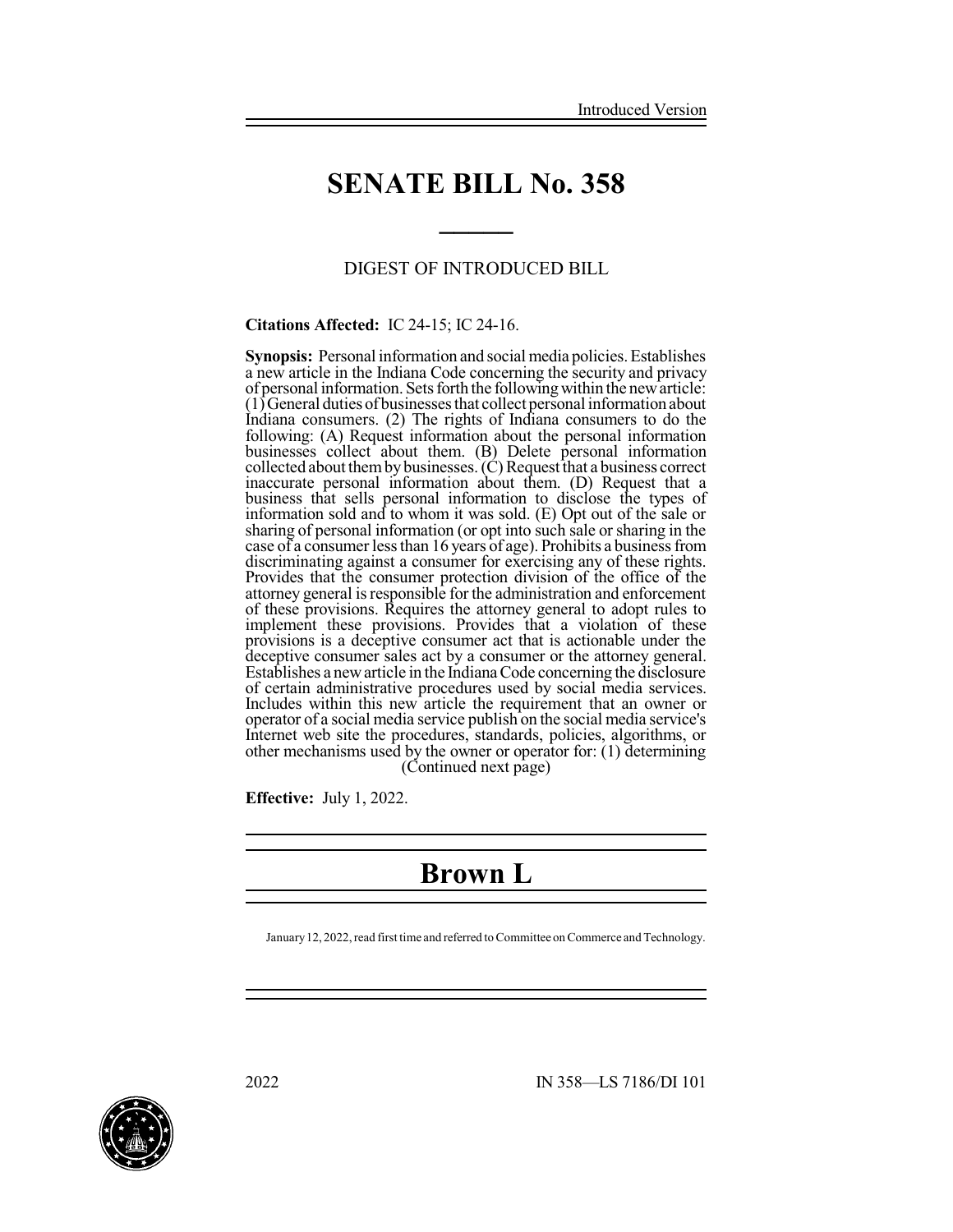### Digest Continued

how content is selected for dissemination to users of the service; (2) evaluating user-created content for compliance with the service's terms of service; (3) imposing penalties on users for violating the service's terms of service; and (4) facilitating an appeal by a user of: (A) a finding that the user has violated the service's terms of service; or (B) a penalty imposed on the user for such a violation. Provides that a violation of this requirement is actionable by the attorney general as a deceptive consumer sales act.

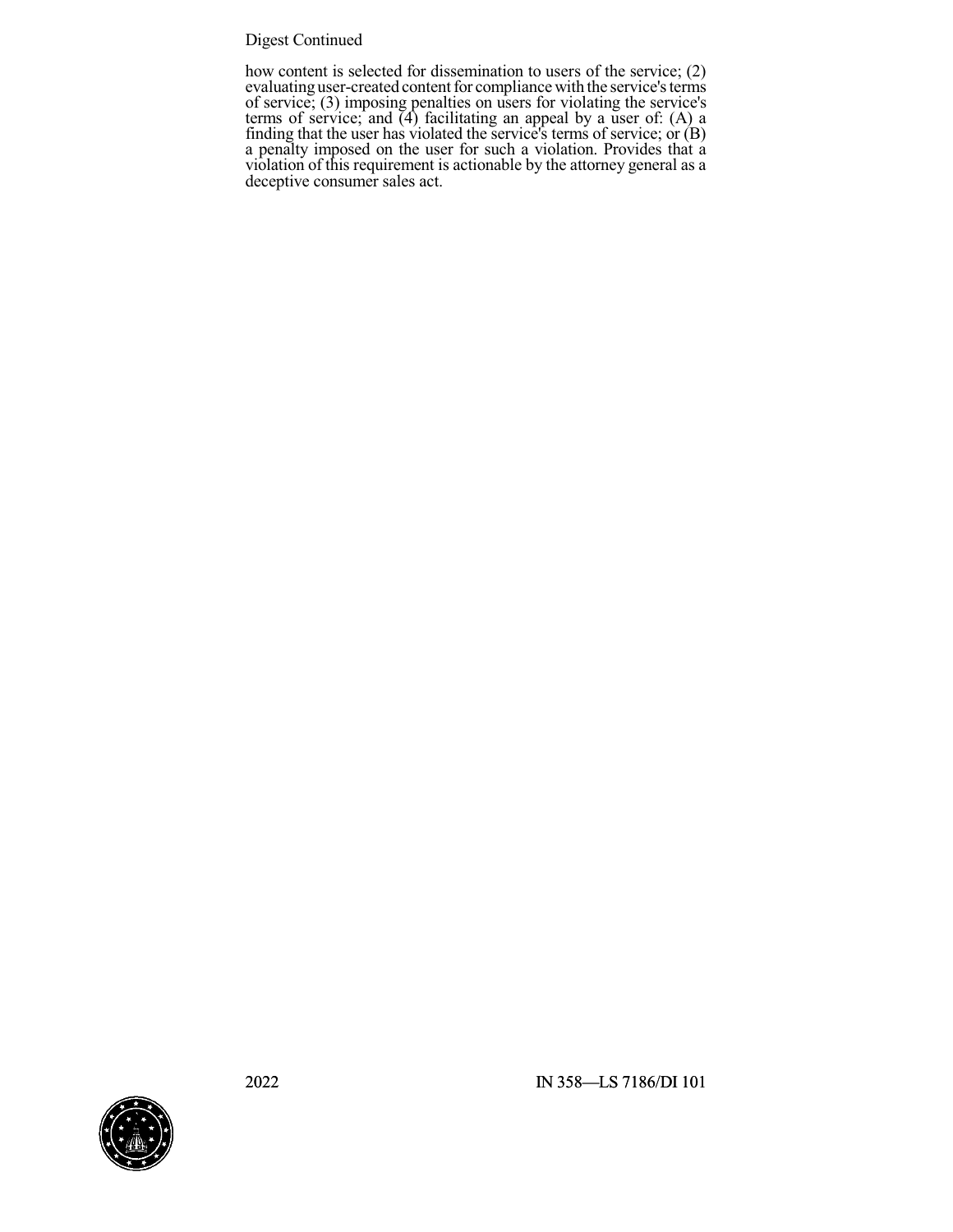#### Introduced

Second Regular Session of the 122nd General Assembly (2022)

PRINTING CODE. Amendments: Whenever an existing statute (or a section of the Indiana Constitution) is being amended, the text of the existing provision will appear in this style type, additions will appear in **this style type**, and deletions will appear in this style type.

Additions: Whenever a new statutory provision is being enacted (or a new constitutional provision adopted), the text of the new provision will appear in **this style type**. Also, the word **NEW** will appear in that style type in the introductory clause of each SECTION that adds a new provision to the Indiana Code or the Indiana Constitution.

Conflict reconciliation: Text in a statute in *this style type* or *this style type* reconciles conflicts between statutes enacted by the 2021 Regular Session of the General Assembly.

# **SENATE BILL No. 358**

A BILL FOR AN ACT to amend the Indiana Code concerning trade regulation.

*Be it enacted by the General Assembly of the State of Indiana:*

|    | SECTION 1. IC 24-15 IS ADDED TO THE INDIANA CODE AS            |
|----|----------------------------------------------------------------|
|    | A NEW ARTICLE TO READ AS FOLLOWS [EFFECTIVE JULY 1,            |
| 3  | 2022]:                                                         |
|    | ARTICLE 15. SECURITY AND PRIVACY OF PERSONAL                   |
|    | <b>INFORMATION</b>                                             |
|    | <b>Chapter 1. Applicability</b>                                |
|    | Sec. 1. This article applies to a business that:               |
| 8  | (1) collects consumers' personal information, or on whose      |
|    | behalf consumers' personal information is collected;           |
| 10 | (2) alone, or jointly with others, determines the purposes and |
| 11 | means of the processing of consumers' personal information;    |
| 12 | (3) does business in Indiana; and                              |
| 13 | (4) satisfies one (1) or more of the following thresholds:     |
| 14 | (A) Has annual gross revenues in excess of twenty-five         |
| 15 | million dollars (\$25,000,000).                                |
|    |                                                                |

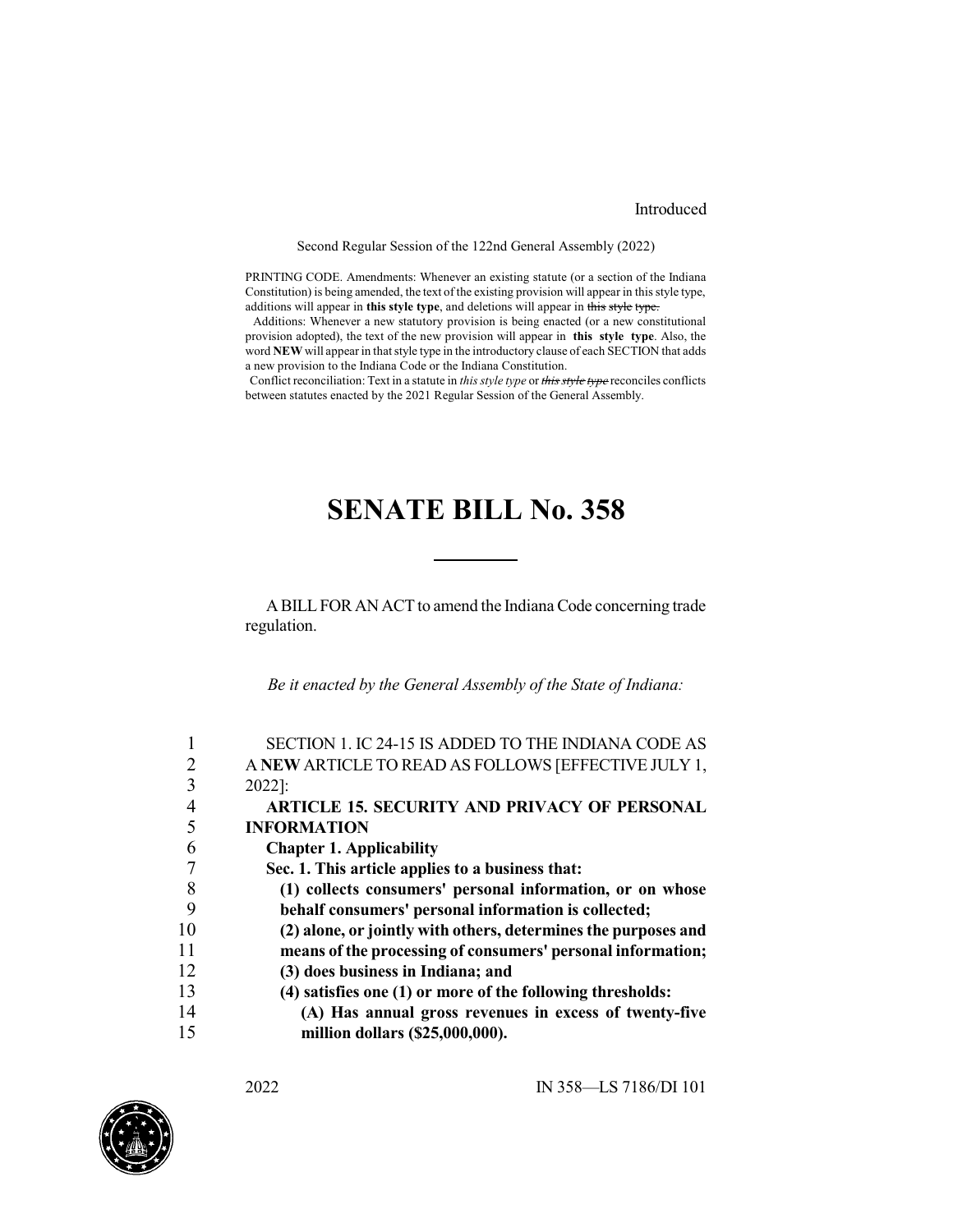| $\mathbf{1}$   | (B) Alone, or jointly with others, annually:                      |
|----------------|-------------------------------------------------------------------|
| $\overline{2}$ | (i) buys;                                                         |
| $\mathfrak{Z}$ | (ii) receives for the business's commercial purposes;             |
| $\overline{4}$ | (iii) sells; or                                                   |
| 5              | (iv) shares for commercial purposes;                              |
| 6              | the personal information of at least fifty thousand (50,000)      |
| 7              | consumers, households, or devices.                                |
| 8              | (C) Derives fifty percent (50%) or more of its annual             |
| 9              | revenues from selling consumers' personal information.            |
| 10             | <b>Chapter 2. Definitions</b>                                     |
| 11             | Sec. 1. The definitions in this chapter apply throughout this     |
| 12             | article.                                                          |
| 13             | Sec. 2. (a) "Biometric information" means data:                   |
| 14             | (1) that concerns an individual's physiological, biological, or   |
| 15             | behavioral characteristics, including<br>individual's<br>an       |
| 16             | deoxyribonucleic acid (DNA); and                                  |
| 17             | (2) that can be used, singly or in combination with each other    |
| 18             | or with other identifying data, to establish individual identity. |
| 19             | (b) The term includes the following:                              |
| 20             | $(1)$ A fingerprint.                                              |
| 21             | (2) Images of the iris or retina.                                 |
| 22             | $(3)$ A voice print.                                              |
| 23             | (4) Keystroke patterns or rhythms.                                |
| 24             | (5) Gait patterns or rhythms.                                     |
| 25             | (6) Sleep, health, or exercise data that contain identifying      |
| 26             | information.                                                      |
| 27             | Sec. 3. (a) "Business" means any of the following that exists to  |
| 28             | make a profit:                                                    |
| 29             | (1) A sole proprietorship.                                        |
| 30             | (2) An organization.                                              |
| 31             | (3) An association.                                               |
| 32             | (4) A corporation.                                                |
| 33             | (5) A partnership.                                                |
| 34             | (6) A joint venture.                                              |
| 35             | (7) A limited partnership.                                        |
| 36             | (8) A limited liability partnership.                              |
| 37             | (9) A limited liability company.                                  |
| 38             | (b) The term includes any wholly owned subsidiary, majority       |
| 39             | owned subsidiary, parent company, or affiliate of an entity or    |
| 40             | association that exists to make a profit.                         |
| 41             | Sec. 4. (a) "Business purpose", with respect to the use of        |
| 42             | personal information, means a use that:                           |

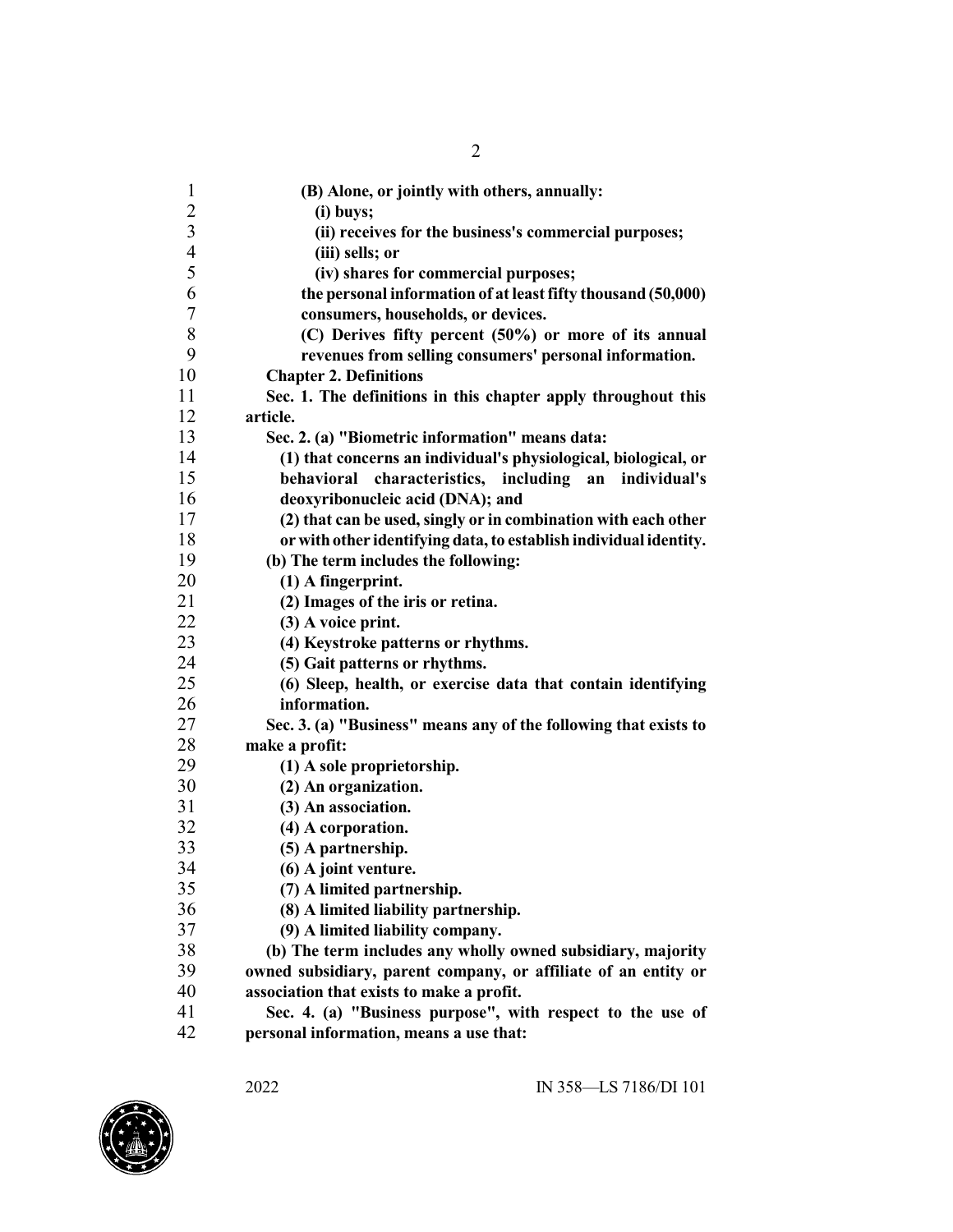| $\mathbf{1}$   | (1) is for a business's or a service provider's operational       |
|----------------|-------------------------------------------------------------------|
| $\overline{2}$ | purposes; and                                                     |
| 3              | (2) is reasonably necessary and proportionate to achieve:         |
| $\overline{4}$ | (A) the operational purpose for which the personal                |
| 5              | information was collected or processed; or                        |
| 6              | (B) another operational purpose that is compatible with           |
| 7              | the context in which the personal information was                 |
| 8              | collected.                                                        |
| 9              | (b) The term includes the following:                              |
| 10             | (1) Auditing related to a current interaction with a consumer     |
| 11             | or to concurrent transactions, including:                         |
| 12             | (A) counting ad impressions to unique visitors; and               |
| 13             | (B) verifying positioning and quality of ad impressions.          |
| 14             | (2) Detecting security incidents, protecting against malicious,   |
| 15             | deceptive, fraudulent, or illegal activity, and prosecuting those |
| 16             | responsible for that activity.                                    |
| 17             | (3) Debugging to identify and repair errors that impair the       |
| 18             | intended functionality of a system.                               |
| 19             | (4) Short term, transient use of personal information, which      |
| 20             | use:                                                              |
| 21             | (A) does not disclose the personal information to a third         |
| 22             | party;                                                            |
| 23             | (B) is not used to build a profile about the consumer; and        |
| 24             | (C) does not otherwise alter the consumer's experience            |
| 25             | outside the current interaction;                                  |
| 26             | including the contextual customization of ads shown as part       |
| 27             | of the same interaction.                                          |
| 28             | (5) Performing services on behalf of the business or service      |
| 29             | provider, including:                                              |
| 30             | (A) maintaining or servicing accounts;                            |
| 31             | (B) providing customer service;                                   |
| 32             | (C) processing or fulfilling orders and transactions;             |
| 33             | (D) verifying customer information;                               |
| 34             | (E) processing payments;                                          |
| 35             | (F) providing financing;                                          |
| 36             | (G) providing advertising or marketing services;                  |
| 37             | (H) providing analytic services; or                               |
| 38             | (I) providing similar services on behalf of the business or       |
| 39             | service provider.                                                 |
| 40             | Undertaking internal research for technological<br>(6)            |
| 41             | development and demonstration.                                    |
| 42             | (7) Undertaking activities to:                                    |

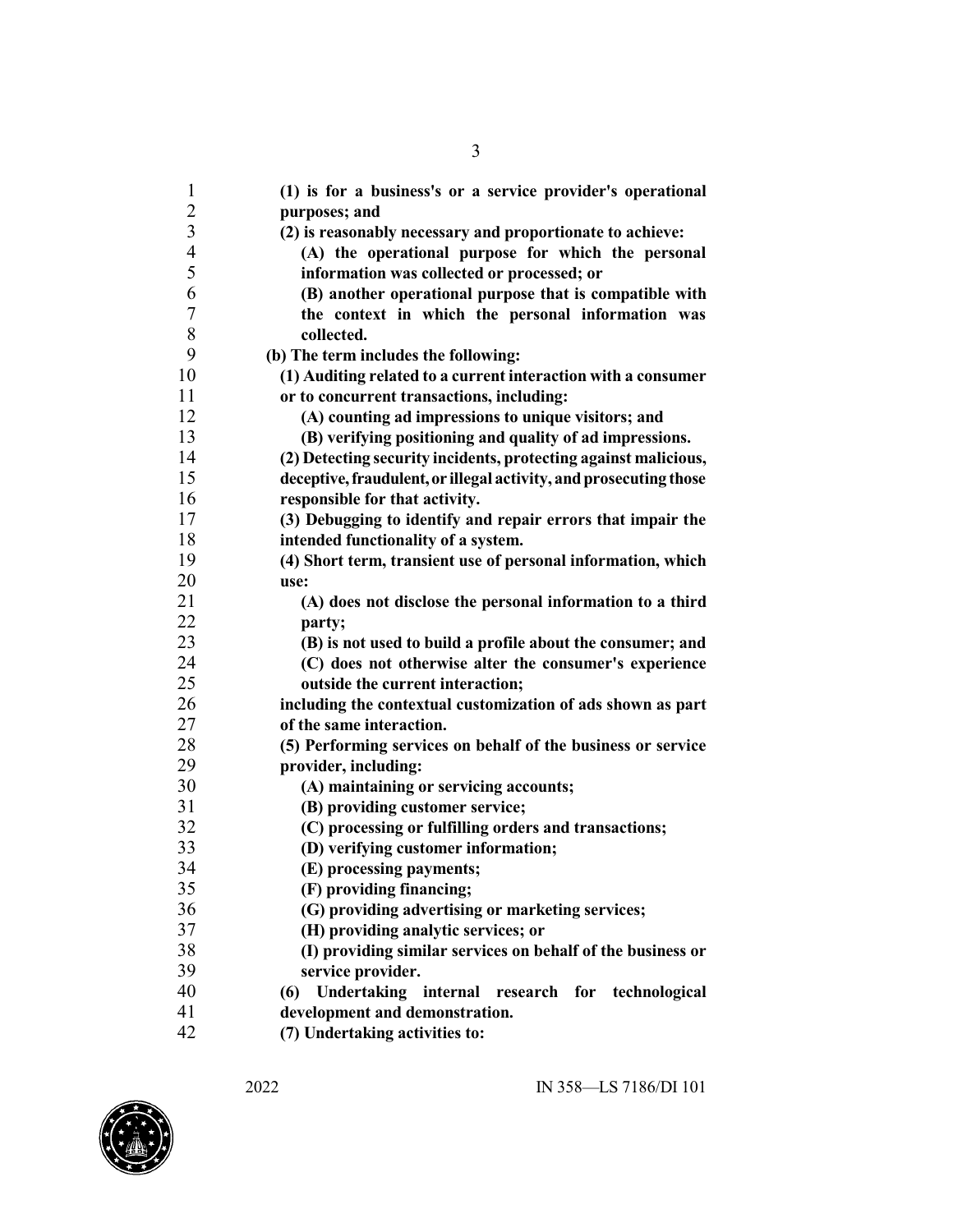| 1              | (A) verify or maintain the quality or safety of a service or         |
|----------------|----------------------------------------------------------------------|
| $\overline{c}$ | device that is owned by, manufactured by, manufactured               |
| $\overline{3}$ | for, or controlled by the business; and                              |
| $\overline{4}$ | (B) improve, upgrade, or enhance the service or device.              |
| 5              | Sec. 5. (a) "Collect", with respect to the personal information of   |
| 6              | a consumer, means to buy, rent, gather, obtain, receive, or access   |
| 7              | the personal information by any means.                               |
| 8              | (b) The term includes receiving information:                         |
| 9              | (1) from the consumer, either actively or passively; and             |
| 10             | (2) by observing the consumer's behavior.                            |
| 11             | Sec. 6. "Consumer" means an individual whose principal               |
| 12             | residence is in Indiana.                                             |
| 13             | Sec. 7. (a) "Personal information" means any information that        |
| 14             | identifies, relates to, describes, locates, is reasonably capable of |
| 15             | being associated with, or could reasonably be linked with, a         |
| 16             | particular individual.                                               |
| 17             | (b) The term includes the following concerning an individual:        |
| 18             | (1) First and last name, or first initial and last name.             |
| 19             | (2) Address.                                                         |
| 20             | (3) Telephone number.                                                |
| 21             | (4) Social security number.                                          |
| 22             | (5) Driver's license number, state identification number, or         |
| 23             | passport number.                                                     |
| 24             | (6) Account number, credit card number, or debit card                |
| 25             | number, in combination with a security code, password, or            |
| 26             | access code that would permit access to the individual's             |
| 27             | account.                                                             |
| 28             | (7) A user name, unique identifier, or electronic mail address,      |
| 29             | in combination with a password, access code, or security             |
| 30             | question and answer that would permit access to an online            |
| 31             | account.                                                             |
| 32             | (8) A digital photograph or image of the individual.                 |
| 33             | (9) Biometric information.                                           |
| 34             | (10) Geolocation data.                                               |
| 35             | (11) Internet or other electronic network activity information,      |
| 36             | including browsing history, search history, and information          |
| 37             | regarding the individual's interaction with an Internet web          |
| 38             | site, application, or advertisement.                                 |
| 39             | (12) Commercial information, including:                              |
| 40             | (A) records of products or services purchased, obtained, or          |
| 41             | considered; or                                                       |
| 42             | (B) other purchasing or consuming histories or tendencies.           |

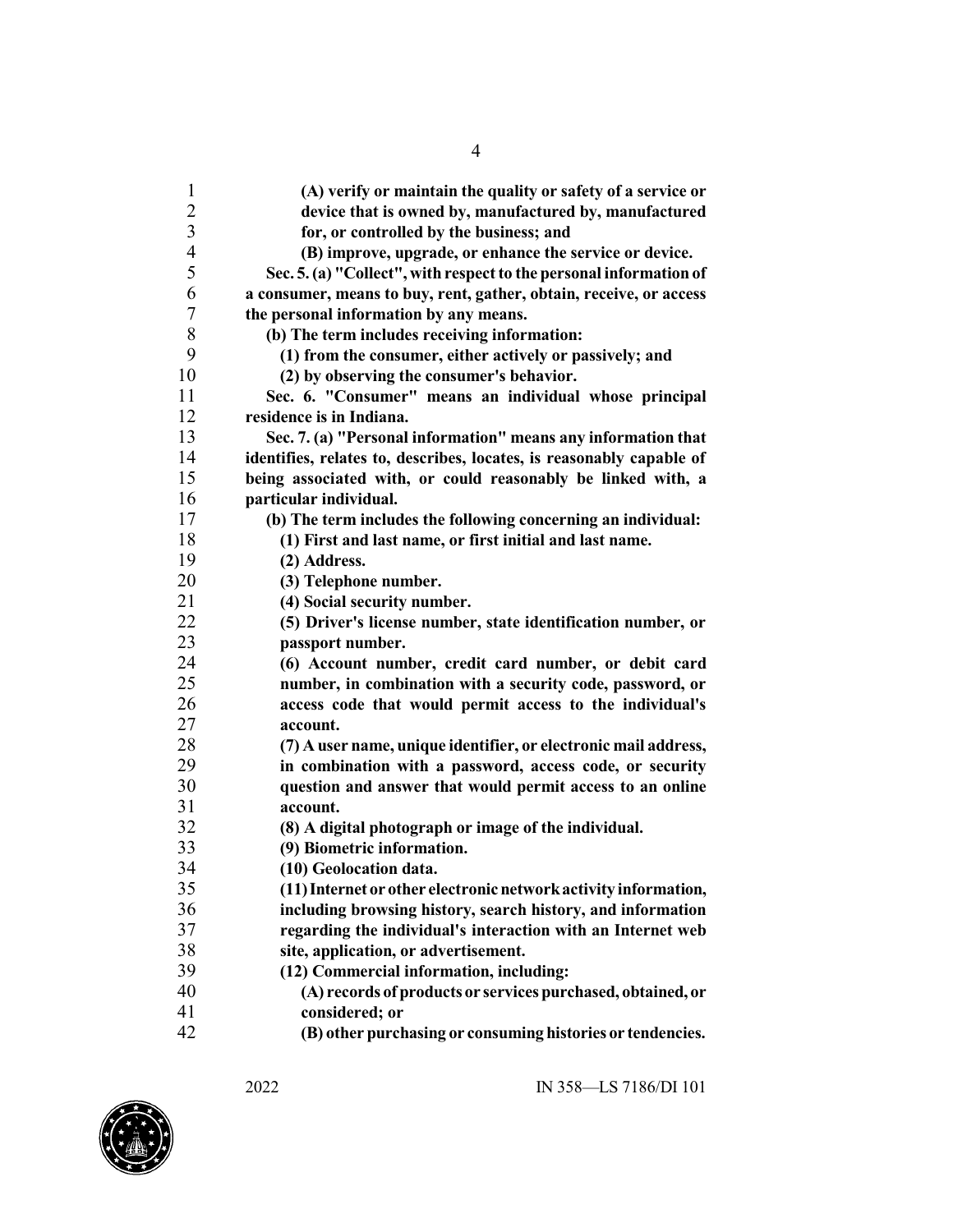| $\mathbf{1}$  | (13) Professional or employment related information.            |
|---------------|-----------------------------------------------------------------|
|               | (14) Medical or disability information.                         |
| $\frac{2}{3}$ | (c) The term does not include the following:                    |
|               | (1) The last four (4) digits of an individual's Social Security |
| $rac{4}{5}$   | number.                                                         |
| 6             | (2) Publicly available information that is lawfully made        |
| $\sqrt{ }$    | available from federal, state, or local government records.     |
| $8\,$         | (3) Consumer information that is de-identified, so that the     |
| 9             | information cannot reasonably identify, relate to, describe, be |
| 10            | capable of being associated with, or be linked, directly or     |
| 11            | indirectly, to a particular consumer.                           |
| 12            | (4) Aggregate consumer information:                             |
| 13            | (A) that relates to a group or category of consumers;           |
| 14            | (B) from which individual consumer identities have been         |
| 15            | removed; and                                                    |
| 16            | (C) that is not linked or reasonably linkable to any            |
| 17            | particular consumer.                                            |
| 18            | Sec. 8. "Sensitive personal information" means any of the       |
| 19            | following personal information concerning an individual:        |
| 20            | (1) Social security number.                                     |
| 21            | (2) Digital photograph or image.                                |
| 22            | (3) Medical or disability information.                          |
| 23            | (4) Biometric information.                                      |
| 24            | (5) Precise geolocation data.                                   |
| 25            | Sec. 9. "Service provider" means a for-profit enterprise:       |
| 26            | (1) that processes information on behalf of a business; and     |
| 27            | (2) to which the business discloses a consumer's personal       |
| 28            | information:                                                    |
| 29            | (A) for a business purpose; and                                 |
| 30            | (B) under a written contract that prohibits the enterprise      |
| 31            | receiving the information from retaining, using, or             |
| 32            | disclosing the personal information for any purpose,            |
| 33            | including any commercial purpose, other than for the            |
| 34            | specific purpose of performing the services specified in the    |
| 35            | contract.                                                       |
| 36            | Sec. 10. "Verifiable consumer request" means a request:         |
| 37            | (1) that is made to a business by:                              |
| 38            | (A) a consumer;                                                 |
| 39            | (B) a consumer on behalf of the consumer's minor child; or      |
| 40            | (C) an individual authorized by a consumer to act on the        |
| 41            | consumer's behalf;                                              |
| 42            | (2) that pertains to the consumer or the consumer's minor       |

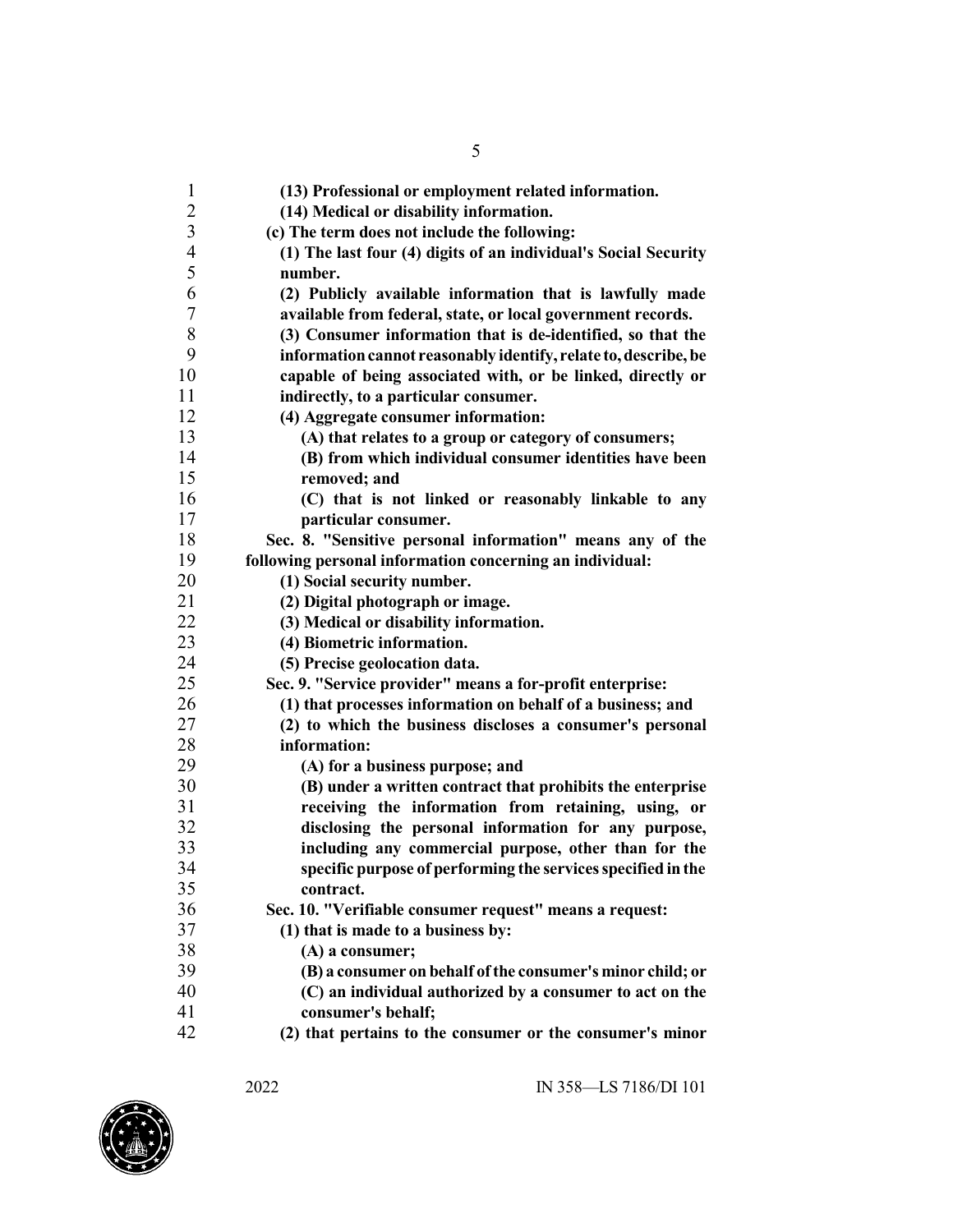| 1                       | child, as applicable; and                                            |
|-------------------------|----------------------------------------------------------------------|
| $\overline{c}$          | (3) with respect to which the business to whom the request is        |
| $\overline{\mathbf{3}}$ | made can reasonably verify:                                          |
| $\overline{4}$          | (A) has been made by a person described in subdivision               |
| 5                       | $(1)(A)$ through $(1)(C)$ ; and                                      |
| 6                       | (B) pertains to the consumer or the consumer's minor                 |
| $\tau$                  | child, as applicable.                                                |
| 8                       | <b>Chapter 3. General Duties of Businesses that Collect Personal</b> |
| 9                       | <b>Information</b>                                                   |
| 10                      | Sec. 1. (a) A business that controls the collection of a consumer's  |
| 11                      | personal information shall, at or before the point of collection,    |
| 12                      | inform the consumer of the following:                                |
| 13                      | (1) The categories of personal information to be collected.          |
| 14                      | (2) The purposes for which the categories of personal                |
| 15                      | information are to be collected or used.                             |
| 16                      | (3) Whether the personal information collected will be sold or       |
| 17                      | shared.                                                              |
| 18                      | (4) If the business collects sensitive personal information:         |
| 19                      | (A) the categories of sensitive personal information to be           |
| 20                      | collected:                                                           |
| 21                      | (B) the purposes for which the categories of sensitive               |
| 22                      | personal information are to be collected or used; and                |
| 23                      | (C) whether the sensitive personal information collected             |
| 24                      | will be sold or shared.                                              |
| 25                      | $(5)$ Either:                                                        |
| 26                      | (A) the length of time; or                                           |
| 27                      | (B) the criteria to be used for determining the length of            |
| 28                      | time;                                                                |
| 29<br>30                | the business intends to retain each category of personal             |
| 31                      | information, including sensitive personal information,<br>collected. |
| 32                      | (b) A business shall not:                                            |
| 33                      | (1) collect additional categories of personal information or         |
| 34                      | sensitive personal information; or                                   |
| 35                      | (2) use any personal information or sensitive personal               |
| 36                      | information collected for additional purposes that are               |
| 37                      | incompatible with the disclosed purposes for which the               |
| 38                      | personal information or sensitive personal information was           |
| 39                      | collected;                                                           |
| 40                      | without providing the consumer with notice consistent with this      |
| 41                      | section.                                                             |
| 42                      | (c) A business shall not retain a consumer's personal                |
|                         |                                                                      |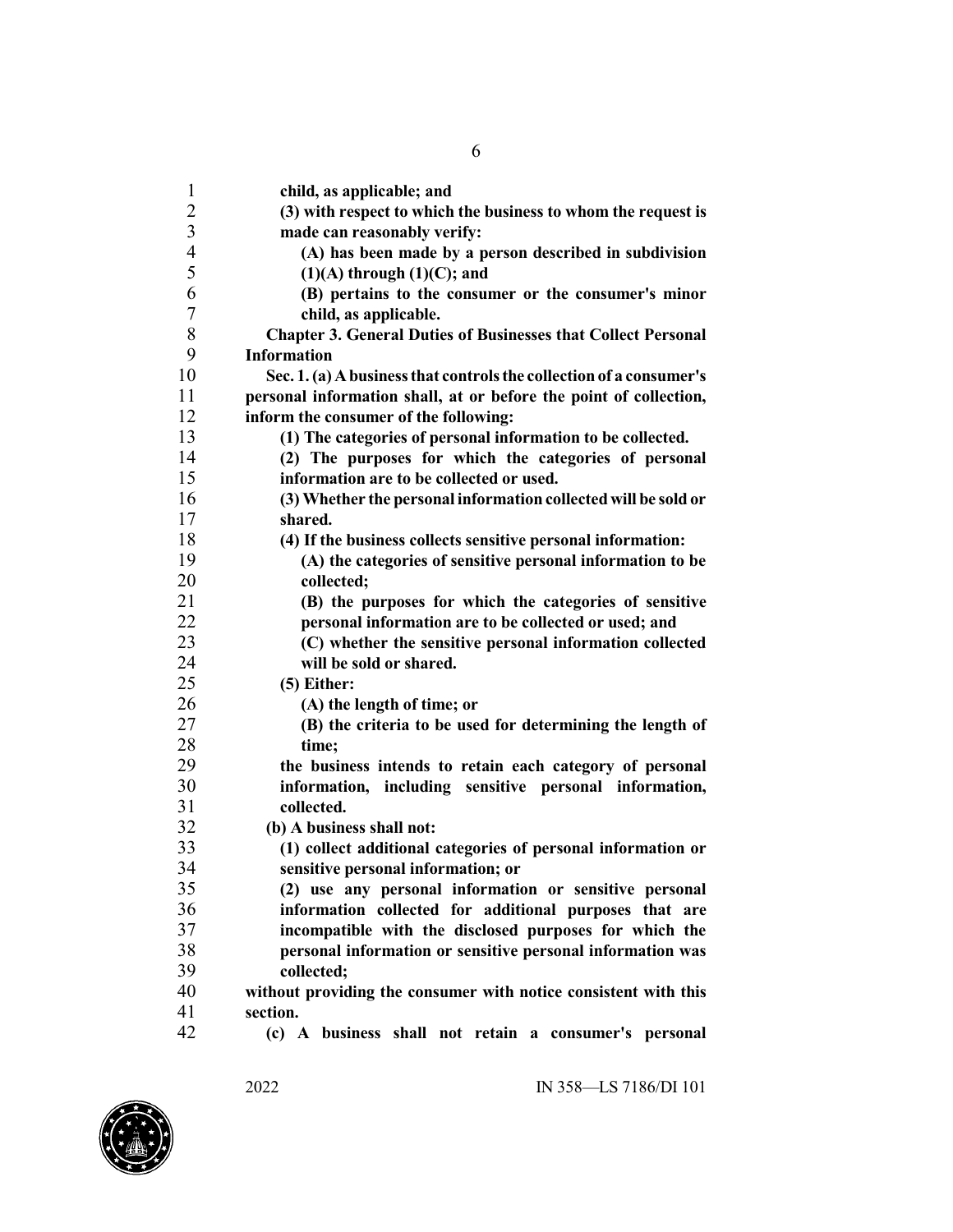**information or sensitive personal information for each disclosed purpose for which the information was collected for longer than is reasonably necessary for that disclosed purpose. (d) This subsection applies to a business that, acting as third party, controls the collection of personal information about a consumer. A business to which this subsection applies satisfies the requirementssetforth insubsection(a)ifthe business providesthe required information prominently and conspicuously on the homepage of its Internet web site. In addition, if a business to which this subsection applies controls the collection of personal information about a consumer on its premises, including in a vehicle, the business shall, at or before the point of collection, inform the consumer of the information set forth in subsection (a)(1) through (a)(3) and, if applicable,subsection (a)(4), in a clear and conspicuous manner at the location. Sec. 2. A business's collection, use, retention, and sharing of a consumer's personal information: (1) shall be reasonably necessary and proportionate to achieve: (A) the purposes for which the personal information was collected or processed; or (B) another disclosed purpose that is compatible with the context in which the personal information was collected; and (2) shall not be further processed in a manner that is incompatible with the purposes described in subdivision (1). Sec. 3. (a) This section applies to a business that collects a consumer's personal information and that: (1) sells the personal information to, or shares it with, a third party; or (2) disclosesthe personal information to a service provider or contractor; for a business purpose. (b) A business to which this section applies shall enter into a written agreement with the third party, service provider, or contractor described in subsection (a). The written agreement required by this subsection must include language that does the following: (1) Specifies that the personal information is being sold or disclosed by the business only for limited and specified purposes. (2) Obligates the third party, service provider, or contractor**

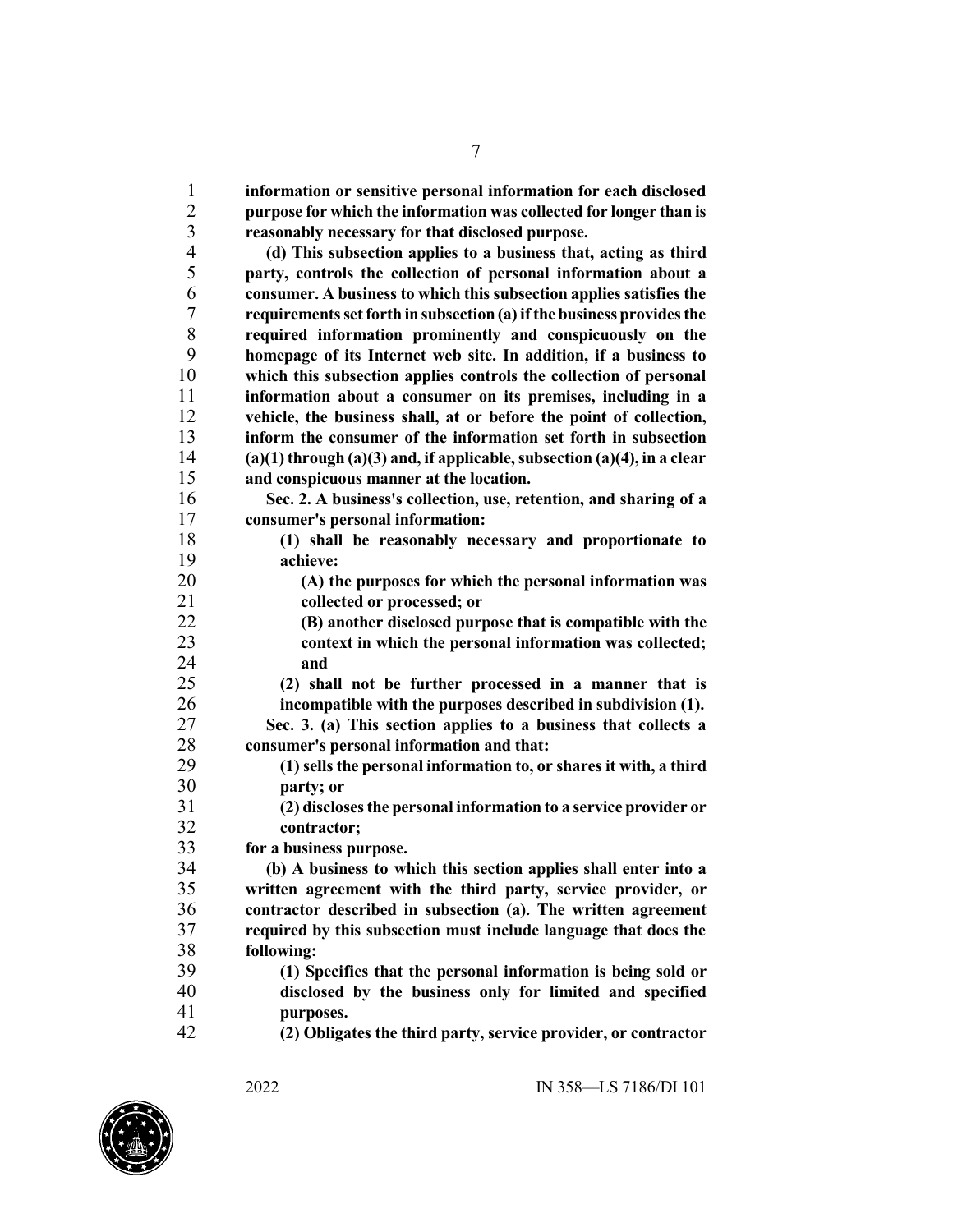| $\mathbf{1}$            | to:                                                                  |
|-------------------------|----------------------------------------------------------------------|
| $\overline{c}$          | (A) comply with all applicable requirements under this               |
| $\overline{\mathbf{3}}$ | article; and                                                         |
| $\overline{4}$          | (B) provide the same level of privacy protection as the              |
| 5                       | business is required to provide under this article.                  |
| 6                       | (3) Grants the business the right to take reasonable and             |
| $\boldsymbol{7}$        | appropriate steps to ensure that the third party, service            |
| $8\,$                   | provider, or contractor uses the personal information in a           |
| 9                       | manner consistent with the business's obligations under this         |
| 10                      | article, including the right to take reasonable and appropriate      |
| 11                      | steps, upon notice, to stop and remediate the unauthorized use       |
| 12                      | of personal information.                                             |
| 13                      | (4) Requires the third party, service provider, or contractor        |
| 14                      | to notify the business if the third party, service provider, or      |
| 15                      | contractor determines that it can no longer meet its                 |
| 16                      | obligations under this title.                                        |
| 17                      | Sec. 4. A business that collects a consumer's personal               |
| 18                      | information shall implement reasonable security procedures and       |
| 19                      | practices, appropriate to the nature of the personal information, to |
| 20                      | protect the personal information from unauthorized or illegal        |
| 21                      | access, destruction, use, modification, or disclosure.               |
| 22                      | Sec. 5. Nothing in this chapter shall be construed to require a      |
| 23                      | business to disclose trade secrets or other confidential or          |
| 24                      | proprietary information that is exempt from disclosure under state   |
| 25                      | or federal law.                                                      |
| 26                      | <b>Chapter 4. Right of Consumer to Request Personal Information</b>  |
| 27                      | <b>Collected</b>                                                     |
| 28                      | Sec. 1. (a) A consumer is entitled to request that a business that   |
| 29                      | collects the consumer's personal information disclose to that        |
| 30                      | consumer:                                                            |
| 31                      | (1) the categories; and                                              |
| 32                      | (2) specific pieces;                                                 |
| 33                      | of personal information the business has collected.                  |
| 34                      | (b) A business shall provide the information specified in            |
| 35                      | subsection (a) to a consumer only upon receipt of a verifiable       |
| 36                      | consumer request for that information. A business that receives a    |
| 37                      | verifiable consumer request under this section shall promptly take   |
| 38                      | steps to disclose and deliver, free of charge to the consumer, the   |
| 39                      | information described in subsection (a). The information may be      |
| 40                      | delivered by United States mail or electronically. If provided       |
| 41                      | electronically, the information shall be in a:                       |
| $\sim$                  |                                                                      |

**(1) portable; and**

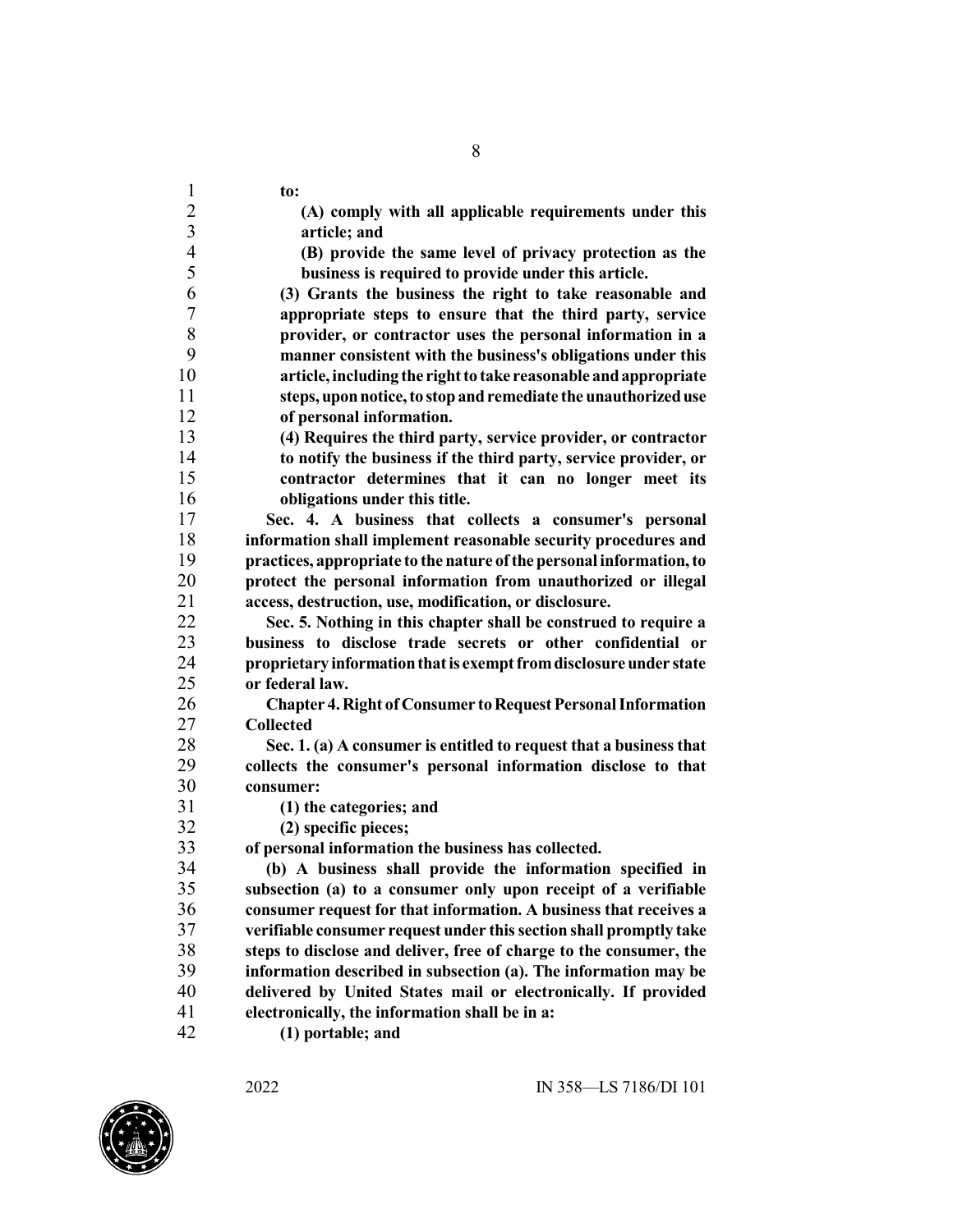**(2) to the extent technically feasible, readily useable format; that allows the consumer to transmit the information to another entity without hindrance. (c) A business may provide information to a consumer under this section at any time. However, a business is not required to provide information to a consumer under this section more than two (2) times in a twelve (12) month period. (d) The providing of information described in subsection (a)(1) to a consumer under this section does not relieve a business of its obligation to make the disclosures required by IC 24-15-3-1 at or before the point of collection of the consumer's personal information. Sec. 2. This chapter does not require a business to: (1) retainanypersonalinformationcollectedfroma consumer for a single, one-time transactionifthe information is notsold or retained by the business; or (2)to reidentify or otherwise linktothe consumer information that is not maintained in a manner that would be considered personal information. Chapter 5. Right of Consumer to Delete Personal Information Collected Sec. 1. (a) A consumer is entitled to request that a business delete any personal information about the consumer that the business has collected from the consumer. (b) A business that collects a consumer's personal information shall, at or before the point of collection, inform the consumer of the consumer's right under this section to request the deletion of the consumer's personal information. (c) Except as provided in subsection (f), a businessthat receives a verifiable consumer request to delete the consumer's personal information under this section shall: (1) delete the consumer's personal information from its records; (2) notify any service providers or contractors to delete the consumer's personal information from their records; and (3) notify all third parties to whom the business has sold or shared the personal information to delete the consumer's personal information from their records, unless such action would: (A) be impossible; or (B) involve disproportionate effort. (d) Except as provided in subsection (f), a service provider or**

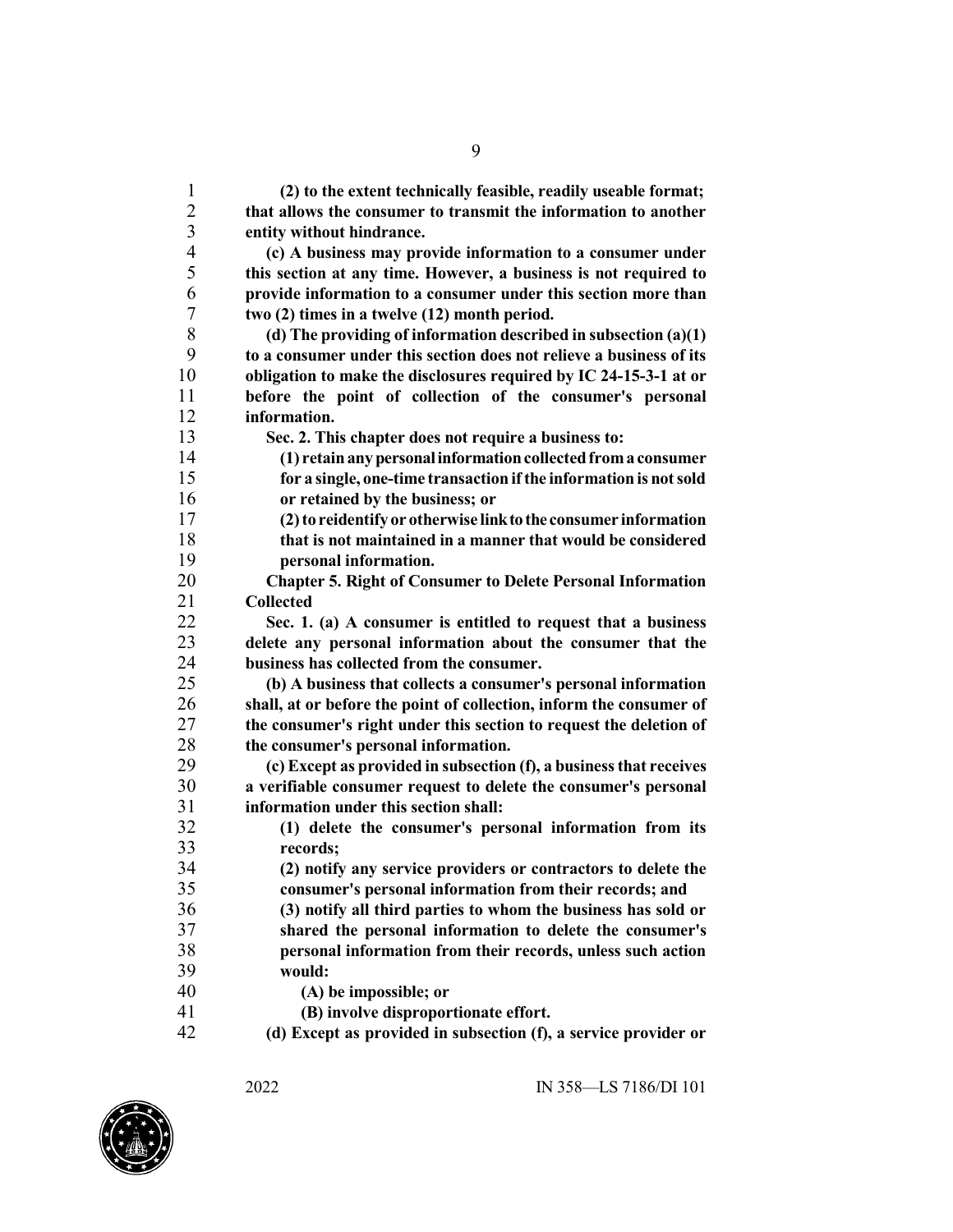**contractor that receives notification from a business under subsection (c)(2)shall cooperate with the businessinresponding to the verifiable consumer request for deletion and, at the direction of the business, shall:**

- **(1) delete, or enable the business to delete; and**
- **(2) notify any of its own service providers or contractors to delete;**

 **any of the consumer's personal information collected, used, processed, or retained by the service provider or contractor. The service provider or contractor shall notify any service providers, contractors, or third parties who may have accessed personal information from or through the service provider or contractor, unlessthe informationwas accessedatthedirectionofthebusiness, todelete the consumer'spersonal information, unlessthis wouldbe impossible or involve disproportionate effort.**

 **(e) Notwithstanding the duties of a service provider or contractor under subsection (d) upon the receipt of a notification from a business under subsection (c)(2), a service provider or contractor is not required to comply with a deletion request submitted by a consumer directly to the service provider or contractor,to the extentthatthe serviceprovider or contractorhas collected, used, processed, or retained the consumer's personal information in its role as a service provider or contractor to the business.**

 **(f) A business,service provider, or contractor is not required to complywitha verifiable consumer requesttodelete the consumer's personal information if it is reasonably necessary for the business, service provider, or contractor to maintain the consumer's personal information in order to do any of the following:**

 **(1) Complete the transaction for which the personal information was collected.**

**(2) Fulfill the terms of a written warranty.**

- **(3) Fulfill the terms of a product recall conducted in accordance with federal law.**
- **(4) Provide a good or service:**

**(A) requested by the consumer; or**

- **(B) reasonably anticipated by the consumer within the context ofthebusiness'songoingbusiness relationshipwith the consumer.**
- **(5) Perform a contract between the business and the consumer.**
- **(6) Secure the security and integrity of, or debug to identify**

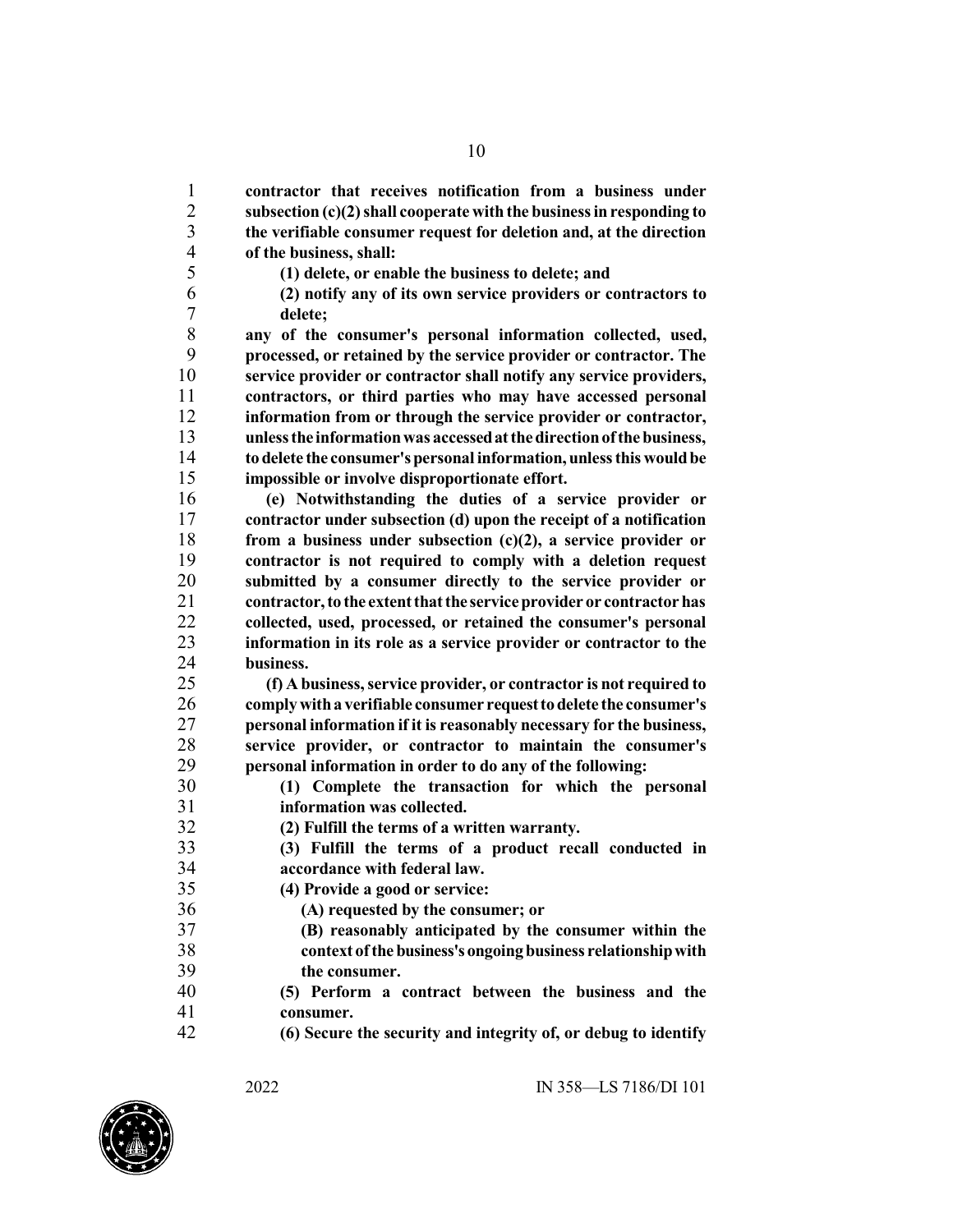**and repair errors that impair the existing intended functionality of, the data system of the business (or the data system ofthe service provider or contractor),to the extentthe use of the consumer's personal information is reasonably necessary and proportionate for those purposes. (7) To enable solely internal uses that: (A) are reasonably aligned with the expectations of the consumer, based on the consumer's relationship with the business; and (B) compatible with the context in which the consumer provided the personal information. (8) Comply with a legal obligation. Sec. 2.Abusinessmaymaintaina confidential recordofdeletion requests received under this chapter solely: (1) for the purpose of preventing the personal information of a consumer who has submitted a deletion request from being sold; (2) to comply with laws; or (3) for other purposes, to the extent permissible under this article. Chapter 6. Right of Consumer to Correct Inaccurate Personal Information Sec. 1. (a) A consumer is entitled to request a business that maintainsinaccurate personal information about the consumer to correct the inaccurate personal information, taking into account the nature of the personal information and the purposes for processing the personal information. (b) A business that collects a consumer's personal information shall, at or before the point of collection, inform the consumer of the consumer's right under thissection to requestthe correction of inaccurate personal information. (c) A business that receives a verifiable consumer request to correct inaccurate personal information shall use commercially reasonable efforts to correct the inaccurate personal information as directed in the verifiable consumer request. Chapter 7. Right of Consumer to Know What Personal Information Is Sold or Shared Sec. 1. (a) A consumer is entitled to request that a business that sells or shares the consumer's personal information, or that discloses it for a business purpose, disclose to that consumer the following: (1) The categories of personal information that the business**

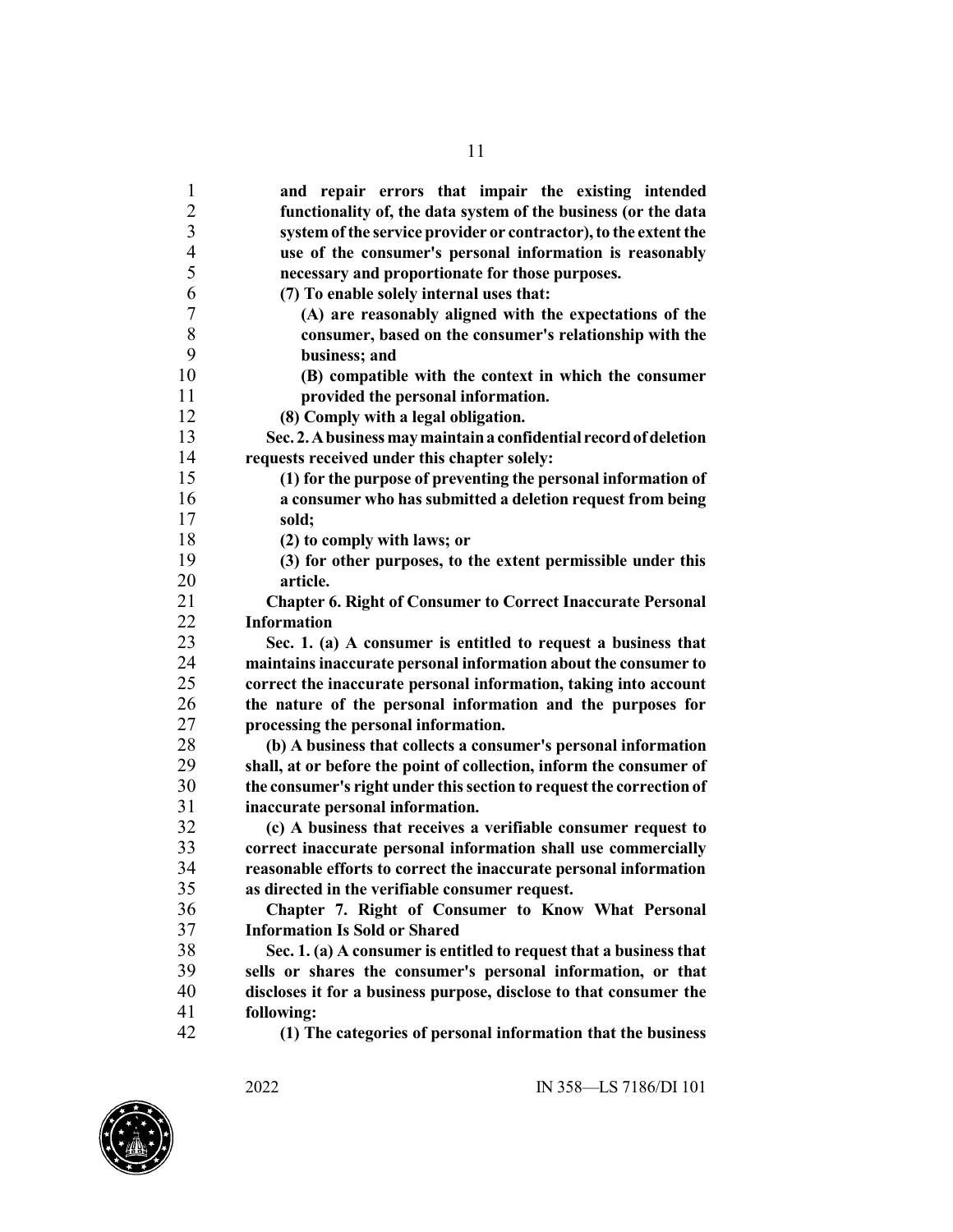**collected about the consumer. (2) The categories of personal information that the business sold or shared about the consumer. (3) The categories of third parties to whom the personal information was sold or shared. (4)For each third party category identifiedunder subdivision (3), the categories of personal information shared with that third party category. (5) The categories of personal information that the business disclosed about the consumer for a business purpose, along with the categories of persons to whom it was disclosed for a business purpose. (b) A businessthatsells or shares personal information about a consumer, or that discloses a consumer's personal information for a business purpose, shall disclose the information specified in subsection (a) to the consumer upon receipt of a verifiable consumer request to do so. Sec. 2. A third party shall not sell or share a consumer's personal information that has been sold to, or shared with, the third party unless the consumer: (1) has received explicit notice of selling or sharing of the consumer's personal information; and (2) is provided an opportunity to exercise the right to opt out of the selling or sharing under IC 24-15-8. Chapter 8. Right of Consumer to Opt Out of Selling or Sharing of Personal Information Sec. 1. As used in this chapter "opt out", with respect to the selling or sharing of personal information, means to direct a business not to sell or share the personal information. Sec. 2. (a) A consumer is entitled to direct, at any time, a business that sells or shares personal information about the consumer to third parties not to sell or share the consumer's personal information. (b) A business that sells a consumer's personal information to, or shares it with, one (1) or more third parties shall, at or before the point of collection of the personal information, inform the consumer of the consumer's right under this section to opt out of the sale or sharing of the consumer's personal information. (c) A business that receives notice from a consumer of the consumer's election to opt out of the sale or sharing of the consumer's personal information shall not sell or share the consumer's personal information after receiving the consumer's**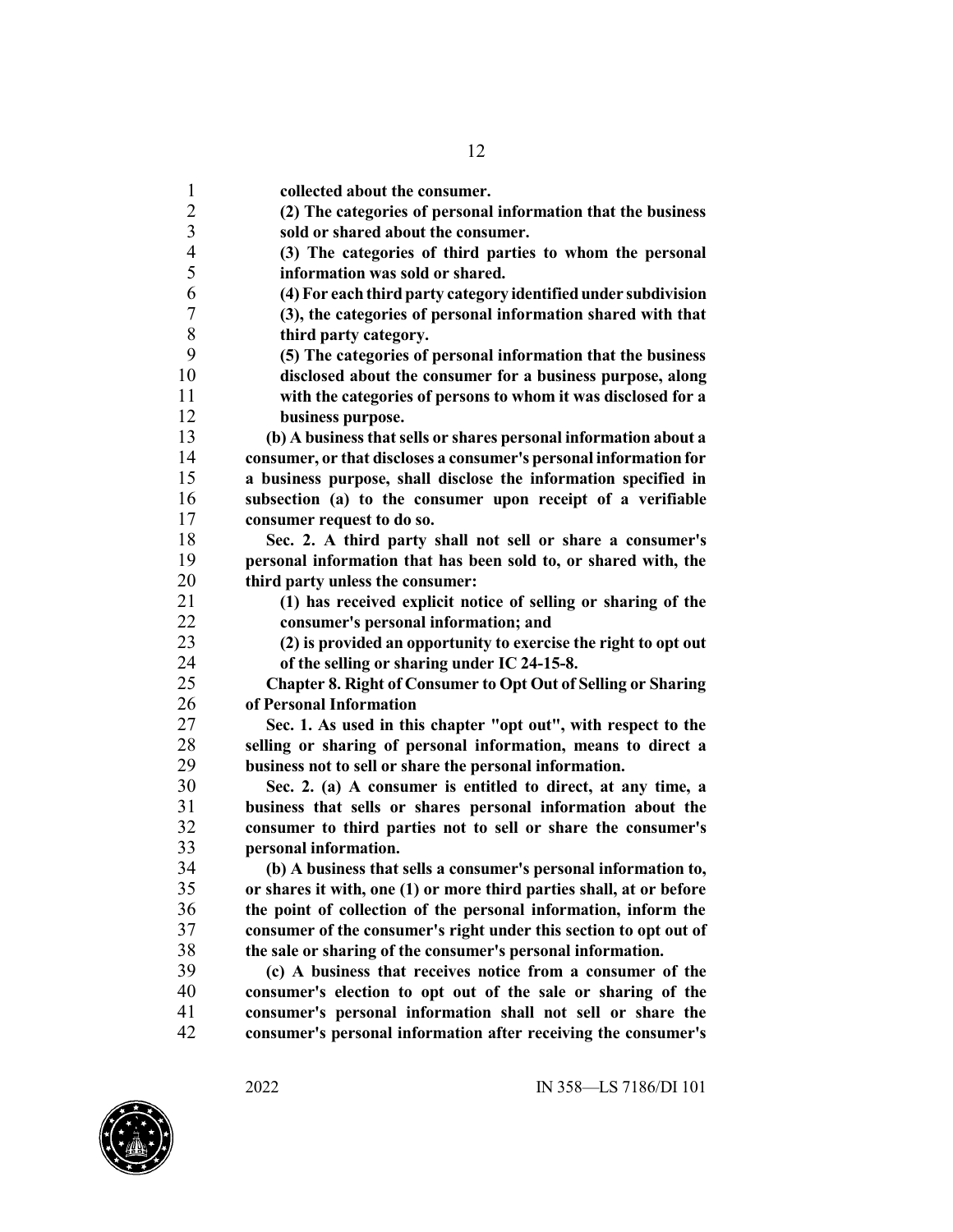**notice to opt out, unless the consumer subsequently provides consent for the sale or sharing of the consumer's personal information. (d) Notwithstanding subsections(a) and (c), a businessshall not sell or share the personal informationof a consumer ifthe business has actual knowledge that the consumer is less than sixteen (16) years of age, unless: (1) the consumer, in the case of a consumer who is at least thirteen (13) years of age and less than sixteen (16) years of age; or (2) the consumer's parent or guardian, in the case of a consumer who is less than thirteen (13) years of age; affirmatively authorizes the sale or sharing of the consumer's personal information. For purposes of this subsection, a business thatwillfullydisregards a consumer's age is consideredtohavehad actual knowledge of the consumer's age. Chapter 9. Prohibition Against Discrimination for Exercising Rights Sec. 1. (a) A business shall not discriminate against a consumer because the consumer has exercised any right granted to the consumer under this title. Except as provided in subsections (b) and (c), discriminatory acts prohibited by this section include the following: (1) Denying goods or services to the consumer. (2) Charging different prices or rates for goods and services, including through the use of discounts or other benefits, or by imposing penalties. (3) Providing a different level or quality of goods or services to the consumer. (4) Suggesting that the consumer will receive: (A) a different price or rates for goods or services; or (B) a different level or quality of goods or services. (b) This section does not prohibit a business from: (1) charging a consumer a different price or rate for goods or services; or (2) providing a different level or quality of goods or services to the consumer; if that price or difference is reasonably related to the value provided to the business by the consumer's data. (c) This section does not prohibit a business from offering: (1) loyalty or rewards cards or programs; (2) premium features;**



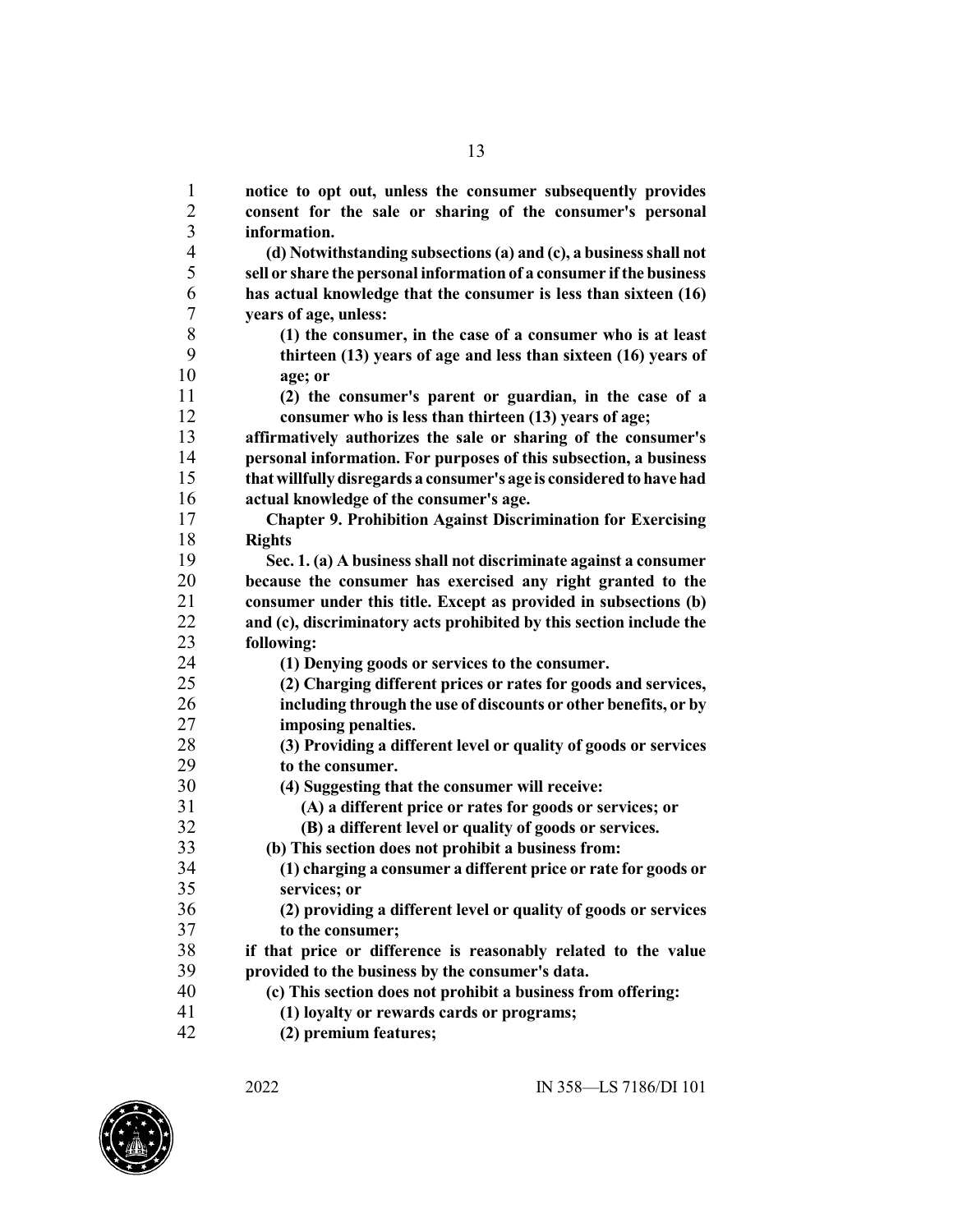**(3) discounts; or (4) club card programs; that are consistent with this article. Sec. 2. (a) A business may offer financial incentives, including payment to consumers as compensation, for the collection of personal information, the sale of personal information, or the deletion of personal information. (b) A business may enter a consumer into a financial incentive program only if: (1) the consumer givesthe business prior opt-in consent after being provided with information clearly describing the material terms of the financial incentive program; and (2) the consumer's opt-in consent can be revoked at any time. (c) Abusinessshall not use financial incentive practicesthat are unjust, unreasonable, or usurious in nature. Chapter 10. Administration, Enforcement, and Violations Sec. 1. The consumer protection division of the office of the attorney general is responsible for the administration and enforcement of this article. Sec. 2. The attorney general shall adopt rules under IC 4-22-2 to implement this article. In adopting the rules required by this section, the attorney general may adopt emergency rules in the manner provided by IC 4-22-2-37.1. Notwithstanding IC 4-22-2-37.1(g), an emergency rule adopted by the attorney general under this subsection and in the manner provided by IC 4-22-2-37.1 expires on the date on which a rule that supersedes the emergency rule is adopted by the attorney general under IC 4-22-2-24 through IC 4-22-2-36. Sec. 3. A violation of this article is a deceptive act that is actionable by a consumer and the attorney general under IC 24-5-0.5-4.** SECTION 2. IC 24-16 IS ADDED TO THE INDIANA CODE AS A **NEW** ARTICLE TO READ AS FOLLOWS [EFFECTIVE JULY 1, 2022]: **ARTICLE 16. SOCIAL MEDIA PROVIDERS Chapter 1. Definitions Sec. 1. The definitions in this chapter apply throughout this article. Sec. 2. (a) "Social media" means an Internet service: (1) with which an individual may become a registered user by creating an account or profile; and**

**(2) used primarily as a medium by which:**

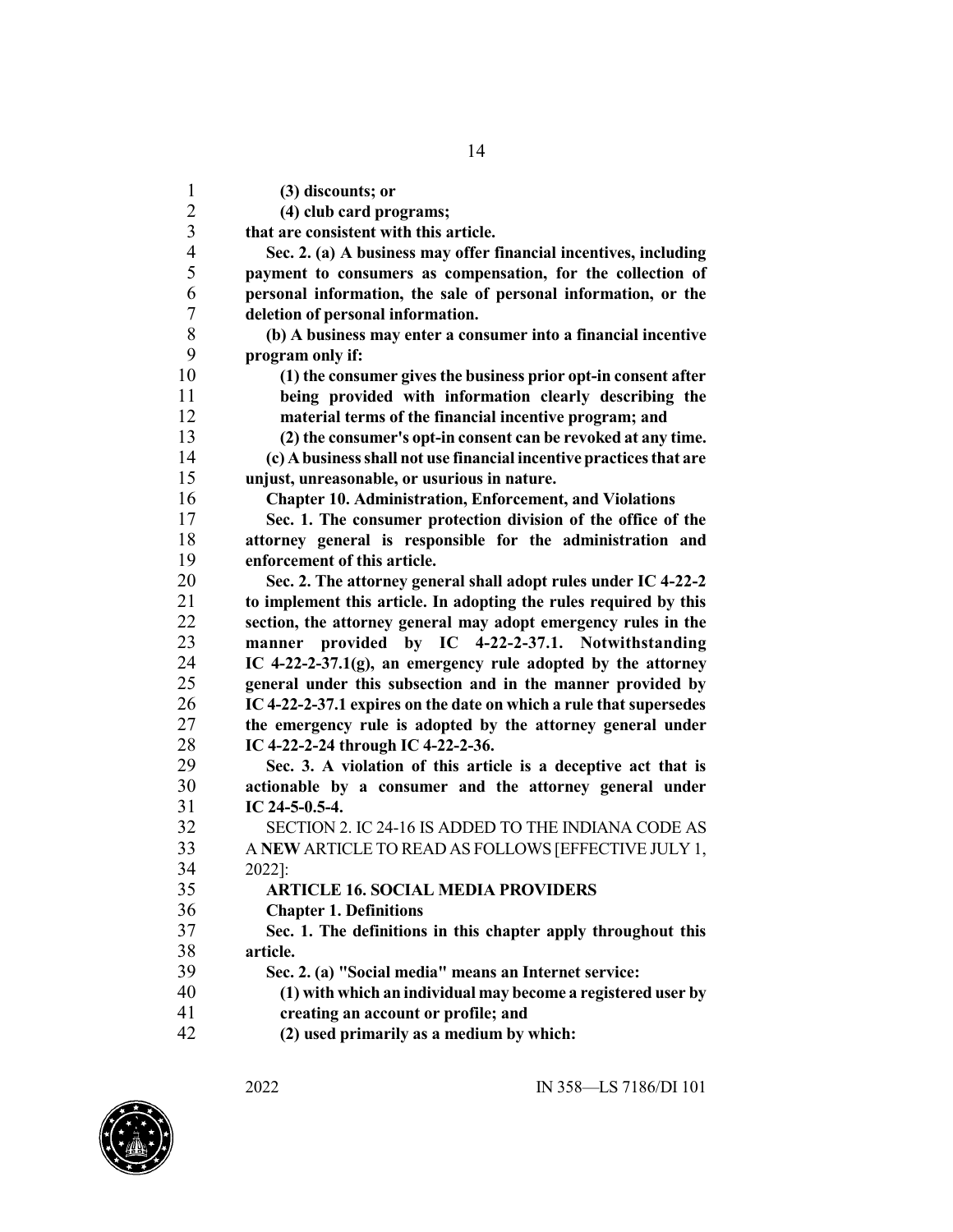| $\mathbf{1}$             | (A) a registered user of the service can disseminate content                    |
|--------------------------|---------------------------------------------------------------------------------|
| $\overline{c}$           | created by the registered user; and                                             |
| $\overline{3}$           | (B) advertising can be disseminated;                                            |
| $\overline{\mathcal{A}}$ | to registered users of the service, to nonregistered users of the               |
| 5                        | service, or to both registered and nonregistered users of the                   |
| 6                        | service.                                                                        |
| 7                        | (b) The term does not include an Internet service to which one                  |
| 8                        | (1) or more of the following apply:                                             |
| 9                        | (1) The Internet service is used primarily as a medium for one                  |
| 10                       | (1) or more of the following:                                                   |
| 11                       | (A) Dissemination of content by parties other than                              |
| 12                       | registered users of the service.                                                |
| 13                       | (B) Remote transaction of sales of goods or services,                           |
| 14                       | including remote submission of payment for goods or                             |
| 15                       | services.                                                                       |
| 16                       | (C) Dissemination of registered users' reviews of products,                     |
| 17                       | services, or providers of products or services.                                 |
| 18                       | (2) The Internet service is accessible only to employees of:                    |
| 19                       | (A) the owner or operator of the Internet service; or                           |
| 20                       | (B) an affiliate of the owner or operator of the Internet                       |
| 21                       | service.                                                                        |
| 22                       | Chapter 2. Disclosure of Social Media Administrative<br><b>Procedures</b>       |
| 23                       |                                                                                 |
| 24<br>25                 | Sec. 1. (a) The owner or operator of a social media service shall               |
|                          | publish on the social media service's Internet web site the                     |
| 26<br>27                 | procedures, standards, policies, algorithms, or other mechanisms                |
| 28                       | used by the owner or operator for the following purposes with                   |
| 29                       | regard to the social media service:                                             |
| 30                       | (1) To determine how content is selected for dissemination to                   |
| 31                       | users, including:<br>(A) any attribute of a registered user, or of a registered |
| 32                       | user's account or profile; and                                                  |
| 33                       | (B) any attribute of an individual piece of content;                            |
| 34                       | that is used to determine whether the content is disseminated                   |
| 35                       | to the user and how the content, if disseminated to the user, is                |
| 36                       | presented, prioritized, categorized, or ranked as compared to                   |
| 37                       | other content disseminated to the user.                                         |
| 38                       | (2) To evaluate user created content for compliance with the                    |
| 39                       | service's terms of service.                                                     |
| 40                       | (3) To impose penalties on a registered user for violation of                   |
| 41                       |                                                                                 |
| 42                       | the service's terms of service, including:                                      |
|                          | (A) the penalties that may be imposed; and                                      |